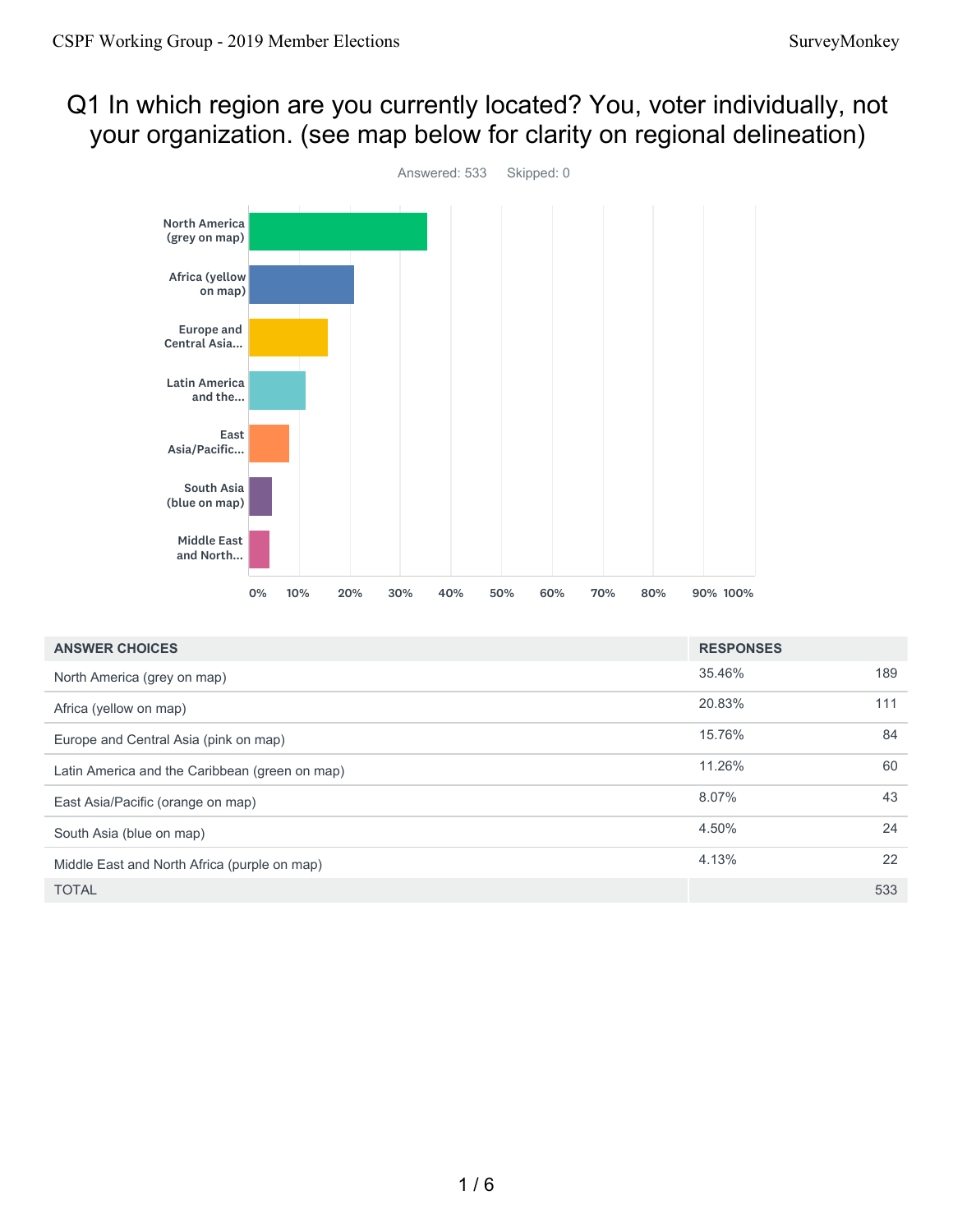## Q2 Please select one candidate to represent North America:



| <b>ANSWER CHOICES</b>                      | <b>RESPONSES</b> |     |
|--------------------------------------------|------------------|-----|
| Katelyn Gallagher, Bank Information Center | 100.00%          | 446 |
| <b>TOTAL</b>                               |                  | 446 |

2 / 6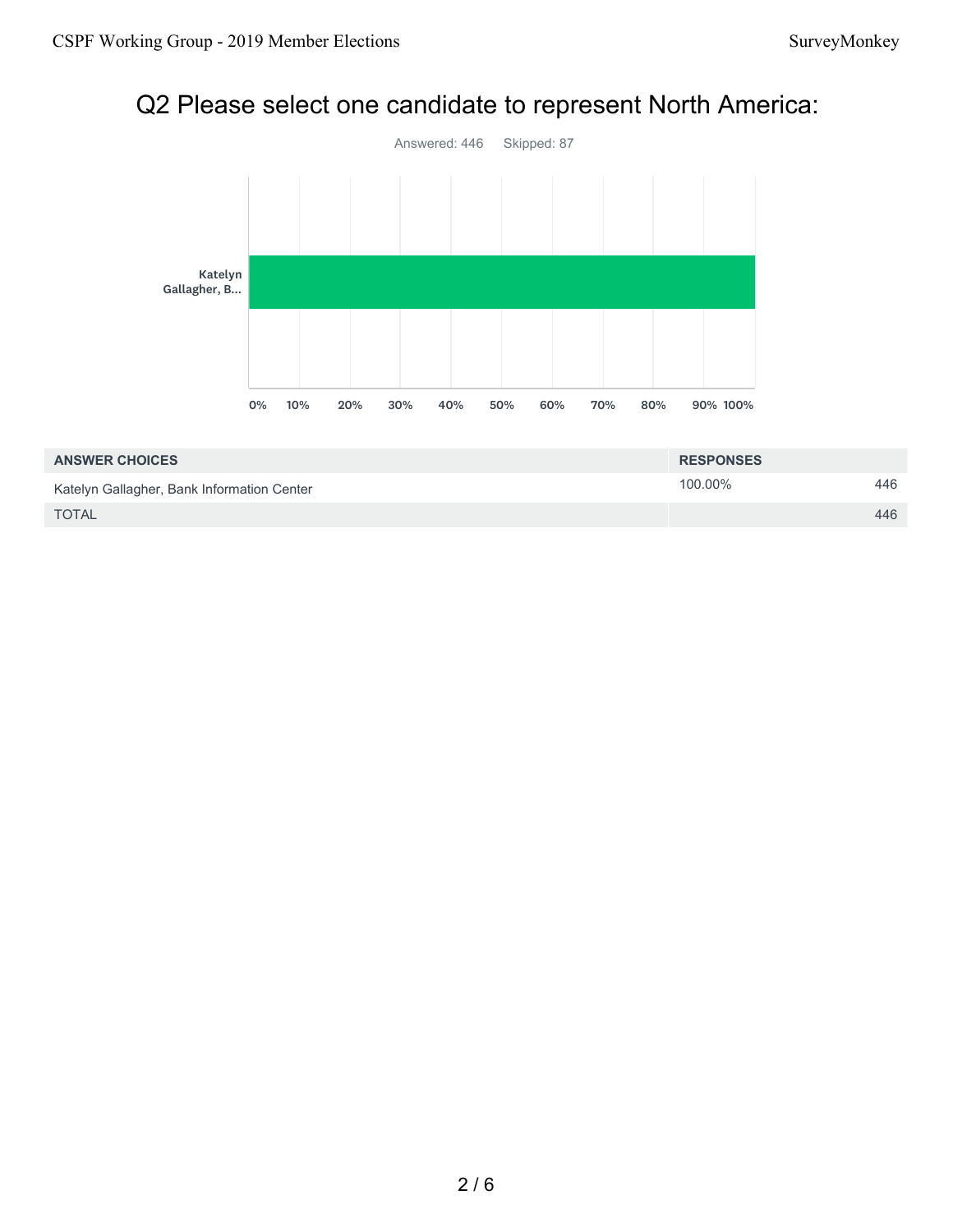## Q3 Please select one candidate to represent Latin America and the Caribbean:



| <b>ANSWER CHOICES</b>                                | <b>RESPONSES</b> |     |
|------------------------------------------------------|------------------|-----|
| Maria Emilia Berazategui, Transparency International | 79.08%           | 363 |
| Marcelo de Jesus, FORES                              | 20.92%           | 96  |
| <b>TOTAL</b>                                         |                  | 459 |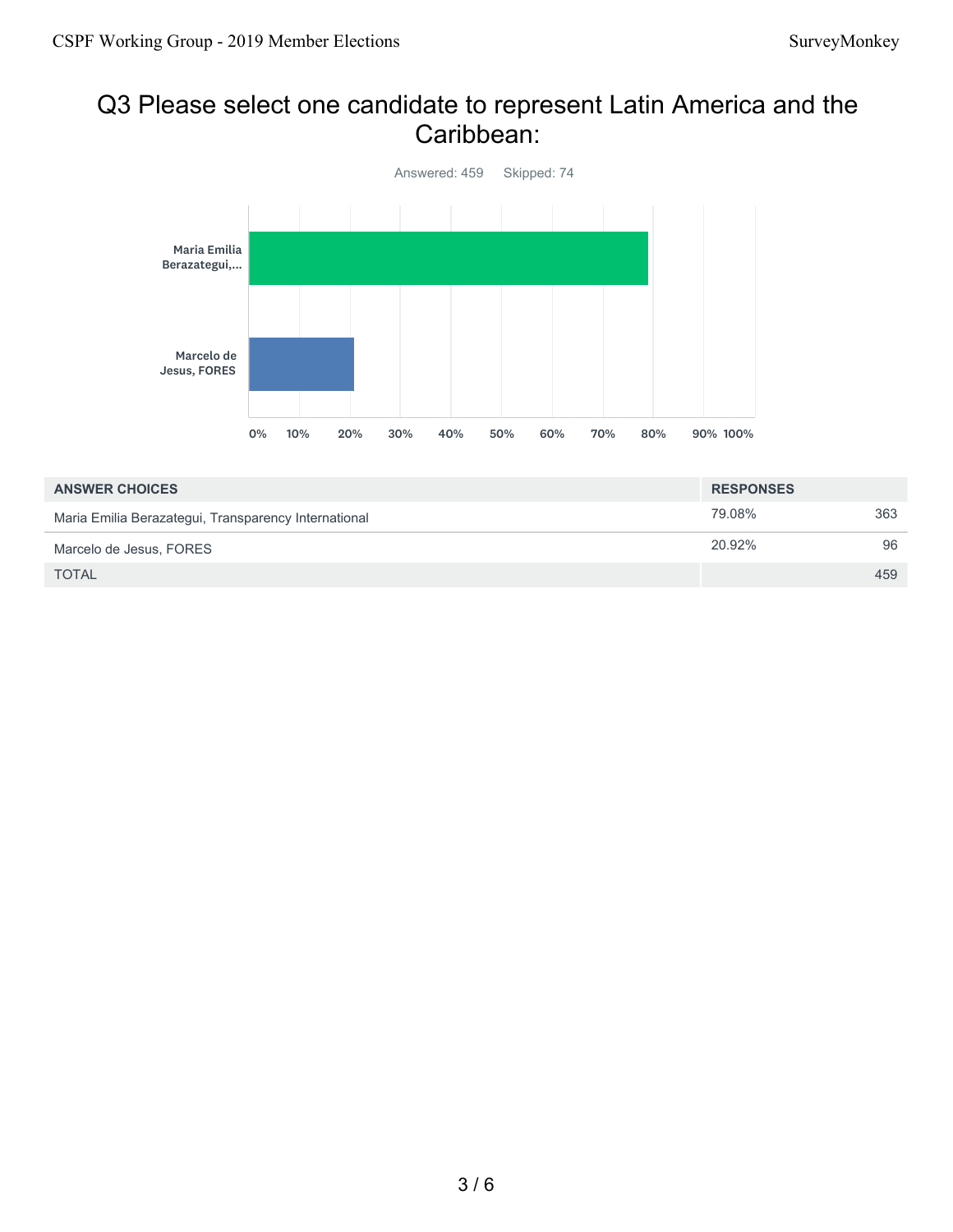# Q4 Please select one candidate to represent Europe and Central Asia:



| <b>ANSWER CHOICES</b>              | <b>RESPONSES</b> |     |
|------------------------------------|------------------|-----|
| Luiz Vieira, Bretton Woods Project | 100.00%          | 432 |
| <b>TOTAL</b>                       |                  | 432 |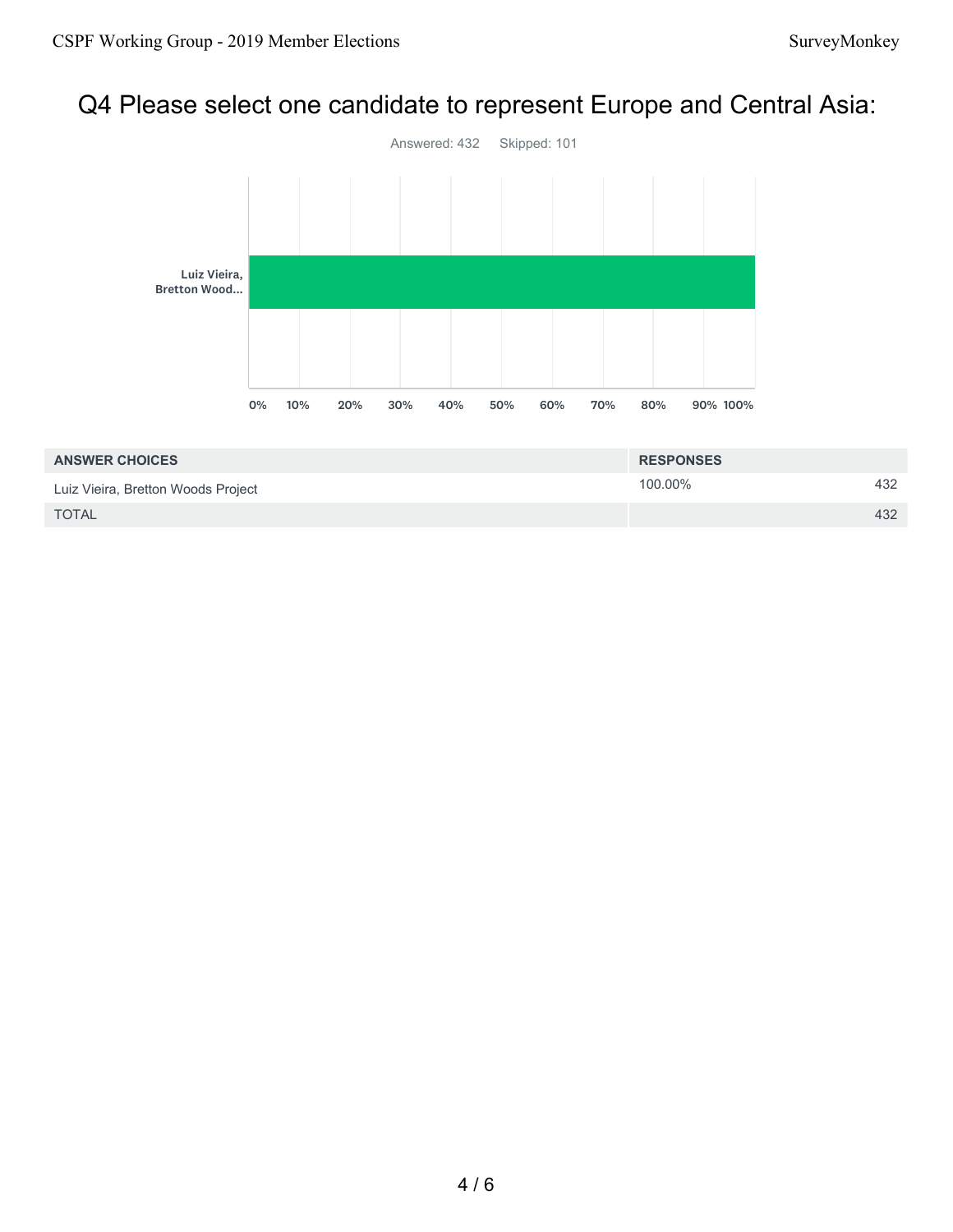#### Q5 Please select one candidate to represent Middle East and North Africa:



| <b>ANSWER CHOICES</b>                     | <b>RESPONSES</b> |     |
|-------------------------------------------|------------------|-----|
| Shereen Talaat Faik, Arab Watch Coalition | 100.00%          | 413 |
| <b>TOTAL</b>                              |                  | 413 |
|                                           |                  |     |